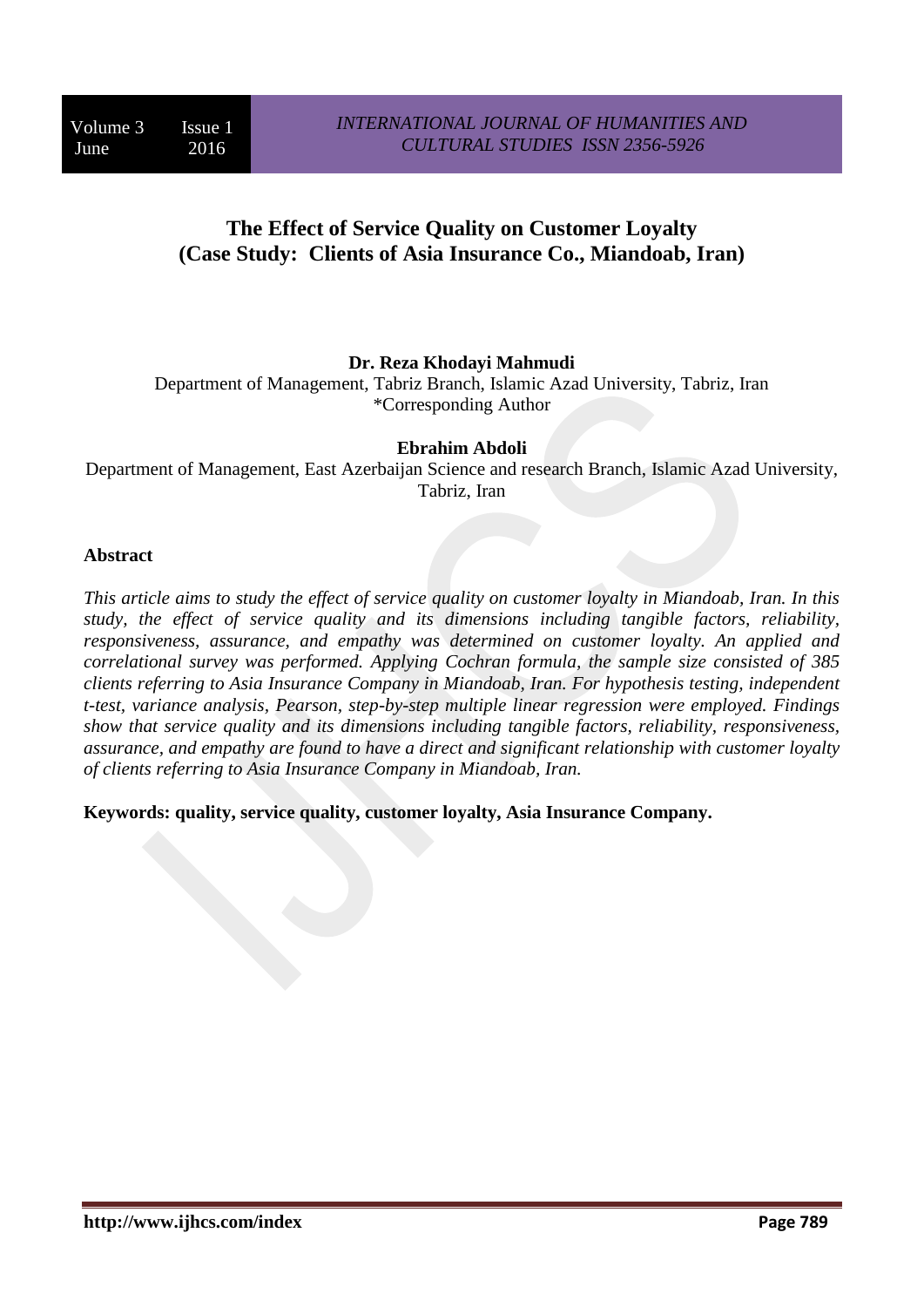#### **Introduction**

Nowadays, all aspects of human life, especially economic section have experienced deep and fundamental changes by advent of information and communication technology. Attending global markets by successful and efficient practices is one of the requirements to adapt with the international system. Applying information technology is undoubtedly one of the essential tools to enhance the business performance in economy in various financial and business fields. With the development of the World Wide Web and Internet access, a revolution occurred in the field of oneto-one and point-to-multipoint communication. The world has never witnessed such a rush to use a scientific phenomenon. Multiple efforts made by scholars, experts, and managers to promote quality management tools and expand customer-oriented culture show the fact that customer satisfaction is considered one of the most important factors to determine the success of organizations and improvement of profitability. Therefore, paying attention to customers' needs and demands is one of the main concerns of production and service firms. As a result, service quality improvement is considered a culture throughout insurance organizations. Long-term and main strategy in all successful organizations is customer centralization in business centers worldwide. While trying to increase the share of service insurance market, more successful organizations are those which pay attention to service quality improvement and not tactical plan (Nematian, 2003). In recent years, to maintain the survival and increased profitability, service organizations are forced to provide more diverse and quality services because of increased competition. Because of the quality service importance, the main question is to evaluate service quality. The importance of service has caused all industries to compete each other based on service quality. Now, the share of services is more than half of the total GDP of all countries in the world in the economy. As services and service institutes are increasing concerning the number and diversity, the demands and expectations of customers are also rising. Therefore, as Lin indicates, service quality improvement and promotion is vital for the survival and improvement of service organizations. Insurance institutes are among the service organizations accounting for a vast majority of insurance services. Insurance institutes are trying to strengthen their competitive positions. Boosting customer loyalty and maintaining customers are some methods to increase competitive position. This is mainly associated with the fact that customer awareness of services has raised in competitor`s insurance companies and customers would give their resources to institutes which provide better quality services. Therefore, this issue shows the importance of quality in insurance services. Considering the rising number of private insurance companies in Iran, studying service quality is highly regarded.

## **The Definition of Quality**

Quality is a common word with different interpretations concerning the concept and application. The common aspect of all definition is, however, "goods or service compatibility with customer needs and expectations". Quality begins with customer and any attention to goods or service regardless of customers does not necessarily lead to quality (Phitz Simonz and James, 2003, 92). Total Quality Management (TQM) originated by Feigenbaum (1951) defines the "quality" as follows: quality means the ability of a given product to meet the target produced by the minimum possible cost. Deming considered "customer satisfaction and reduced changes" in the definition of quality. Philip Crosby believes that quality is perfect work or zero faults. He believes that the quality is free of charge improved by changes in senior management thinking. Joseph Juran believes that quality is goods or service compatibility with its application. Another meaning is that goods or service users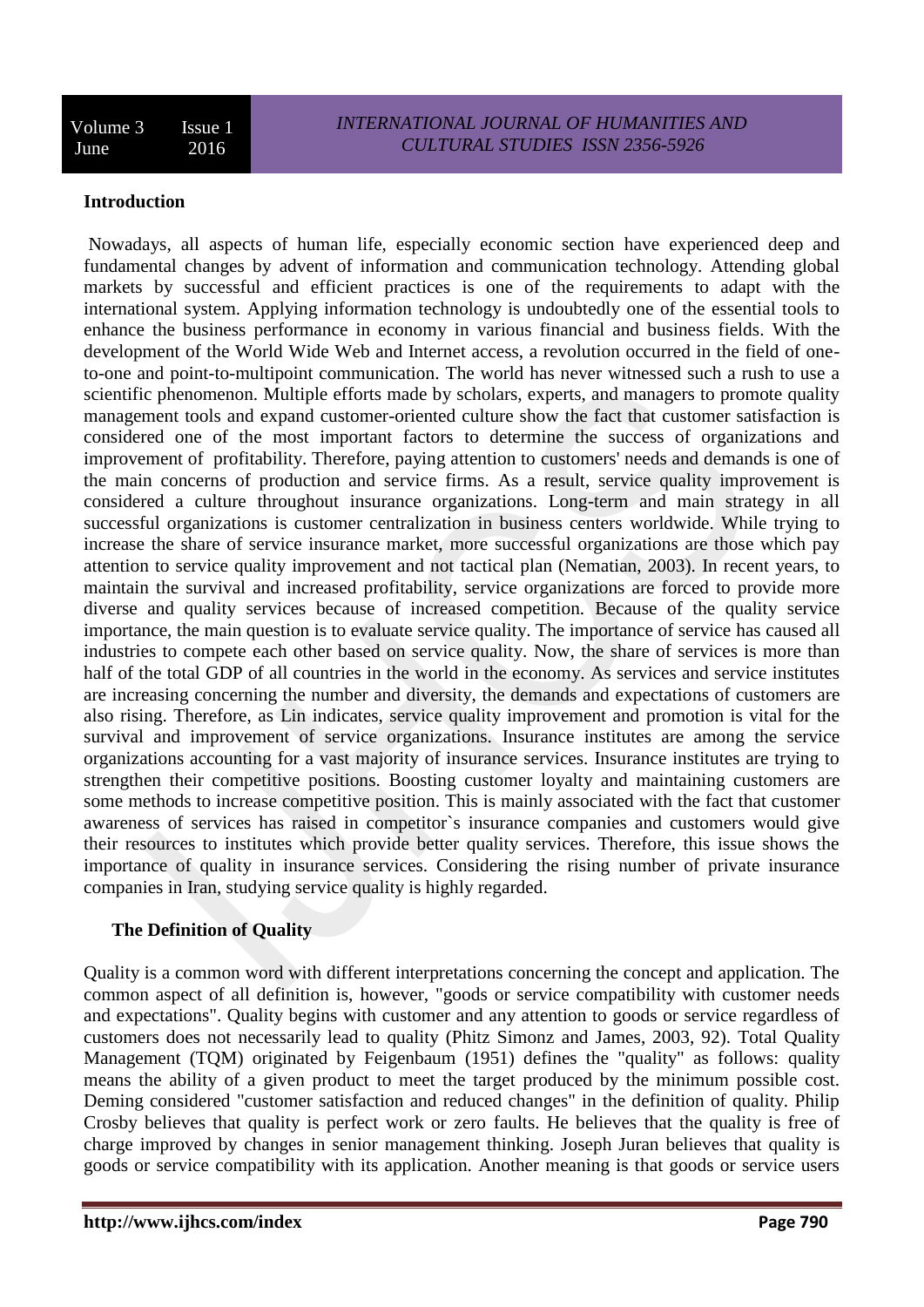must be able to accommodate their needs (Lamee, 2003, 17). Gronroos (2001) defined service quality as the size of the difference between customer perception from service and expectations. There are multiple definitions for quality: 1. it refers to all characteristics and features with which a product is able to accommodate the needs. 2. Quality is the degree of meeting the needs of customers which is said to be associated with organizational culture (Riahi, 2003, 61).

According to above definitions, although experts and employees working in different commercial and industrial sectors use various meanings to express their ideas concerning quality, the meaning stated in ISO 8402 is as follows: the totality of characteristics of an entity that bear upon its ability to satisfy stated and implied needs. It is a static definition, fixed in time, and considers only those characteristics that meet stated and implied needs now. It, however, clarifies that effective costs must be used to timely and correct satisfactions of needs (Behmagham, 1999).

## **The Definition of Service**

Most writers and authors believe that the service sector includes all economic activities so that the output is not a physical product or structure. They are consumed at the same time of production and create various intangible forms of added values for the first buyer. A service is intangible and disappears. Events are processes that are created and used at the same time or shortly after creation. While customers are not able to maintain and keep real services after production, they can maintain the effect of services (James et al., 2003, 8). Service is a complex word with different meanings covering a wide range of services from private services to service as a product. This word even covers a wider range of field. If a seller of a car or any other product tries to fulfill customer needs, it can be considered service. Cars are physical vehicles; however, the behavior toward a customer is considered service (Javadin, 2003, 73). From 60s to 80s, a wide range of definitions were proposed concerning the service due to extent and complexity. Although fewer issues were raised in this context in the following years, a comprehensive definition was not reached (Javadin, 2003, 73). Some definitions are as follows:

- Service is an activity or benefit offered from one party to another and which is essentially intangible and covers ownership. Therefore, service might or might not be physical (Javadin, 2003, 73).
- The production of tangible benefit, as a unique product or part of a tangible product, fulfills customer needs (Javadin and Almasi, 2003, 74).

Service is defined as an intangible activity or profit offered from one party to another which does not lead to ownership (Cotler, 2000, 321). Service is the production of an intangible profit, a unique product or an important element of a tangible product, which fulfills the known customer requirements (Palmer and Cole, 2000, 34). Service is a process which consists of almost intangible activities and naturally, but not necessarily always occurs in the interaction between customers and staff or physical resources or goods or the service provider's systems in order to be a solution to problems (Gronroos, 2001, 46). In the past, it was assumed that loyalty can be reached by adapting customers` criteria. Experiences, however, have shown that customers have been attracted to newlyemerged companies with the arrival of new companies whose products are adaptable with customer needs. Afterward, it is assumed that offering distinctive products can lead to customer loyalty. With the arrival of new competitors for differentiated products, the idea of maintaining customers through long lasting relationships was replaced (Tsoukatos, Graham, 2006, 501). Offering permanent service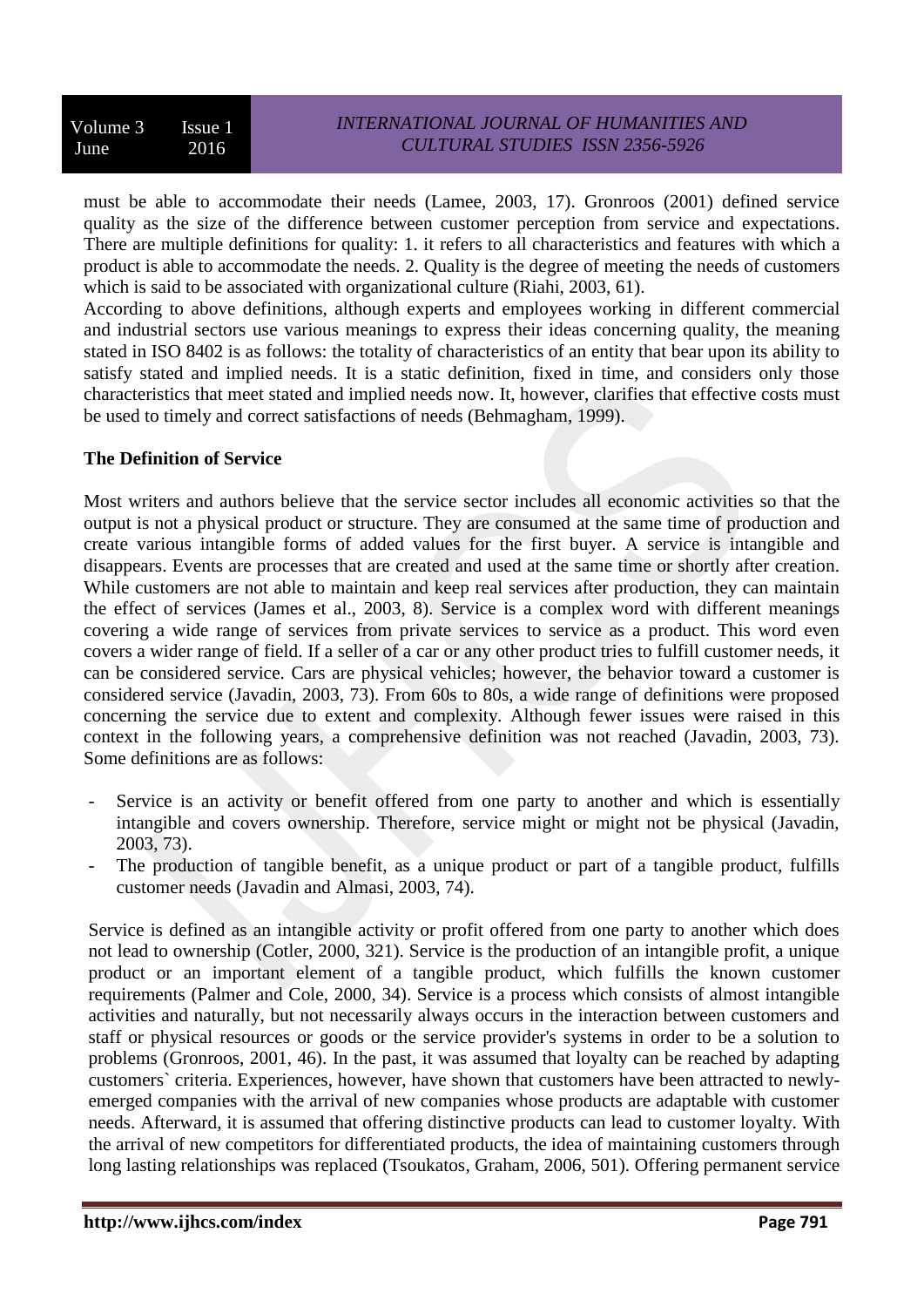quality is one basic way from which a service institute can use to distinguish. High quality service can lead to strong competitive advantage. Some service institutes have become a legend because of high quality service. In developed countries, 79% of jobs belong to service providers and service sector accounts for 74% of GDP (Cotler, 2000, 320). In studies concerning marketing, service is generally compared with physical goods for better understanding of service concept.

#### Service and goods features

| Physical goods                                             | Service                                                 |
|------------------------------------------------------------|---------------------------------------------------------|
| Tangible                                                   | Intangible                                              |
| Homogeneous                                                | $\triangleright$ Heterogeneous                          |
| $\triangleright$ Separation of production and distribution | $\triangleright$ Simultaneous processes of production,  |
| from consumption                                           | distribution, and consumption                           |
| $\triangleright$ The production of core value in factory   | $\triangleright$ The production of core value in buyer- |
|                                                            | seller interaction                                      |
| Storage                                                    | $\triangleright$ No storage                             |
| $\triangleright$ Ownership transfer                        | $\triangleright$ No ownership transfer                  |

Source: Seyed Javadin, Reza and Almasi, Masoud (2003). The evaluation of service quality in Social Security Organization (SSO) from the perspective of employees, Quarterly Journal of Management, 1<sup>st</sup> year, No. 3, Pardis Qom Press, The university of Tehran, Qom, page 75.

The reasons for top quality services:

- 1. **Increasing customer expectations:** Increased customer expectation compared to the past is a reality. Increased customer expectation is associated with awareness and knowledge rise, advertisement, performance of competitors, etc.
- 2. **Competitor activity:** Competitors are continuously changing market by constantly changing their service in order to increase their market share to enhance the service quality.
- 3. **Environmental factors:** Environmental factors including political, legal, economic, social, and cultural factors make organizations offer top quality service. For instance, *Client Tribute Program* in administration system is one of political factors. Today, by expanding access to the Internet, customers can easily obtain updated information from around the world which in turn leads to increased customer expectation.
- 4. **The nature of service:** Evaluating service quality is difficult due to service features. As a result, customers need to evaluate the service quality by physical evidence surrounding the service and staff attitude and behavior, considered two important factors to evaluate service.
- 5. **Inter-organizational factors**: Organizations increase their customers` expectations by their promoting activities. As a result, customers expect promised service. Therefore, organization performance needs to respond the expectations.
- 6. **Advantages resulting from service quality**: Advantages resulting from service quality is another factor worth mentioning to encourage organizations for offering service quality. Increased ability of organization to offer efficient service is one of direct effects of service quality because organizations have realized that what their customers need. Enhanced efficiency and effectiveness lead to profitability. Better service also leads to repeat purchase and positive Word of Mouth (Seyed Javadin, Keimasi, 2005).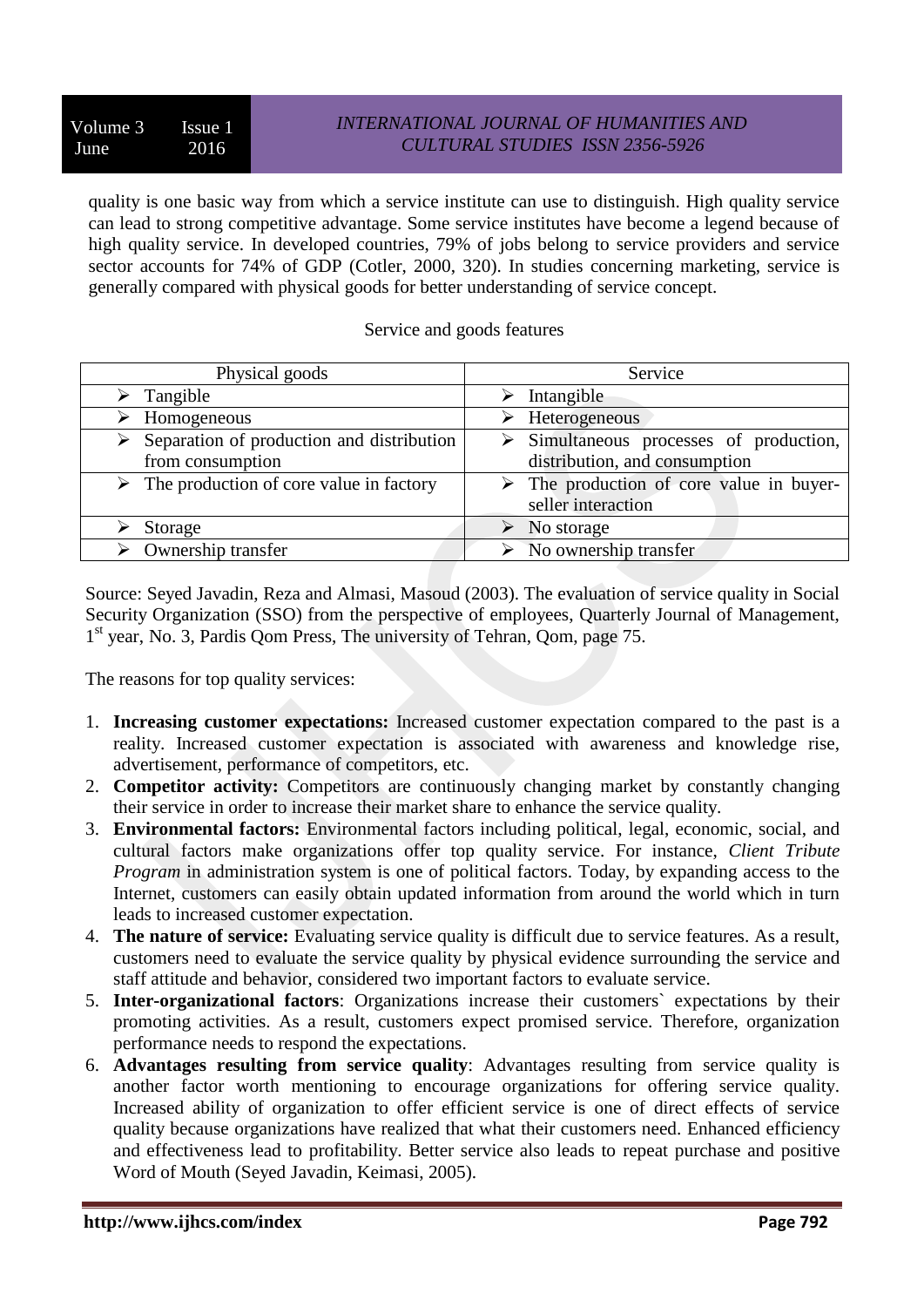## **Customer Orientation in Quality**

Customer satisfaction is one of the most basic concepts of TQM. High quality service or goods cannot be claimed regardless of customer satisfaction. Customers make the final judgment regarding the quality. Management needs to pay attention to criteria expected by customers and focus on them. Customer expectations need to be supervised from design to delivery steps and even afterward. The relationships between organization and customer must enhance the mutual trust and guarantee mutual loyalty. This way, a loyal customer does not even think about the competitor or similar product. Strategic customer satisfaction needs to be the macro policy of organizations.

The quality features mentioned by customers are as follows:

- Product efficiency
- Reasonable price
- After-sales service
- Easy maintenance
- Appearance
- Timely delivery
- Safety
- Accessibility
- Seller`s information from the product
- Fixed quality
- Observing high standards of quality (Soltani Pour and Pour Sina, 2007, 35-36).

## **E-service quality**

 The performance of organizations depends people`s desires. The following issues need to be taken into account to evaluate service quality (Alvani and Riahi, 2003): 1. Which aspect of service is highly regarded by customers? 2. Are there effective factors in customers` expectations and concepts as well as service quality? 3. What are service quality dimensions as important variables to express consumers` expectations? 4. What is service experience of people from service sustainability?

Nowadays, organizations are forced to pay attention to service quality and service for their own survival in order to increase and guarantee their current customers and attract new customers and sources of revenues. This is possible through correct management. Management requires various tools to promote quality. *Total Quality* is one of these tools. Total Quality is, in fact, a culture which converts into tool. It means that Total Quality should be formed in minds of each single employee. Afterward, mental concepts turn to practices and they are employed as tools to increase the quality in organization (Soltani and Pour Sina, 2007).

Edwar Deming defines *Quality* as follows: *Quality* means Continuous improvement of processes, products, and services. Vast inspection should be avoided. Quality begins from the design (Soltani and Pour Sina, 2007). Fine Baum believed that if products are poorly designed with inefficient distribution and incorrect marketing, and not properly supported at the customer premises, quality is not reached. He developed the *Total Quality Management (TQM)*. TQM is a developed form of control where all individuals permanently participate to improve quality to reach satisfaction. In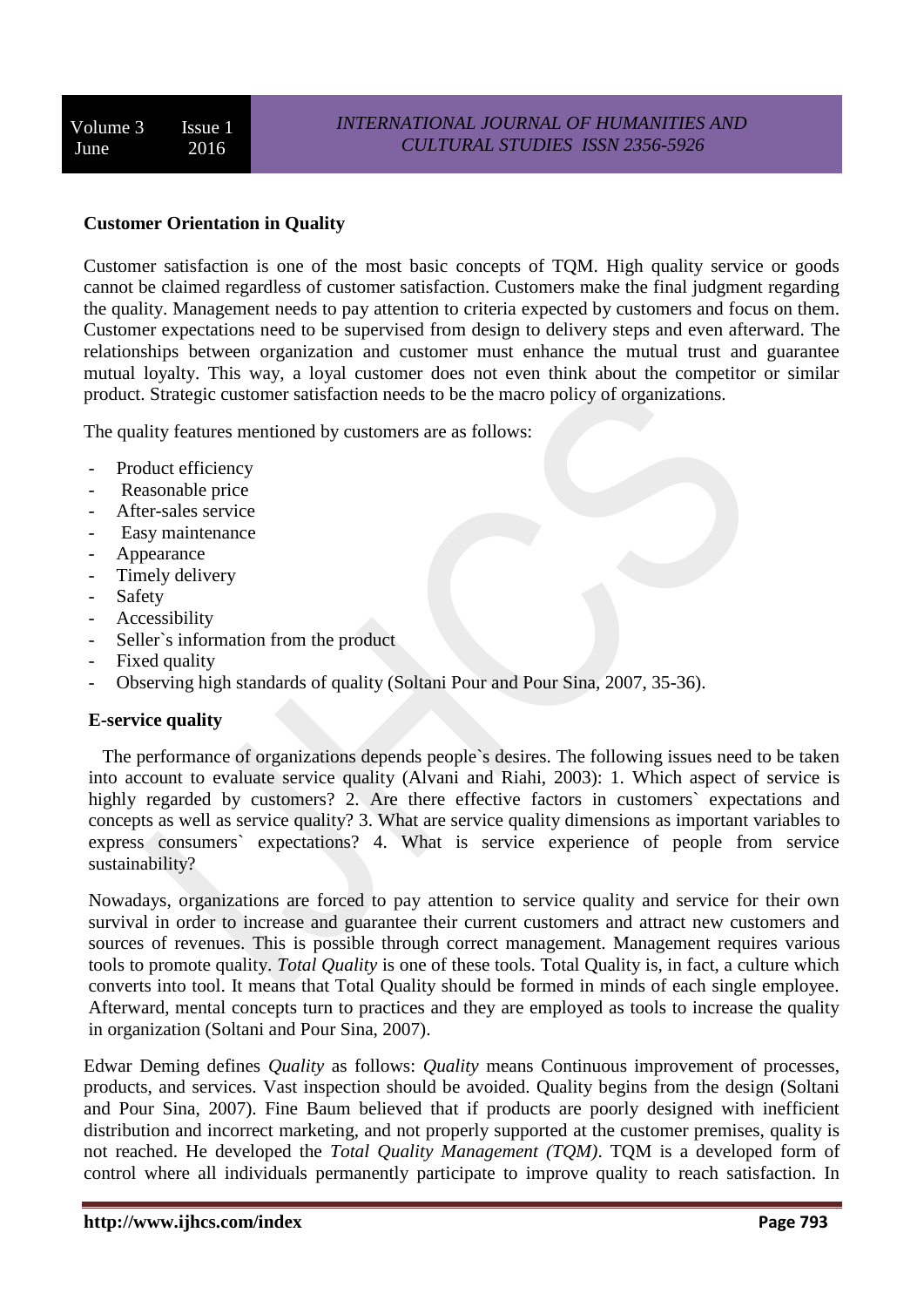other words, all individuals are responsible in TQM system to produce goods in the best possible way (Pour Aghasi, 1994). From Crospy`s point of view, quality has compliance with customer`s desire and customer dissatisfaction is the measurement criteria of quality (Haji Sharif, 1997). Juran believes that quality means easy application (Soltani and Pour Sina, 2007). Banks, today, are forced to pay attention to service quality to compete in today's rapidly changing environment. This would lead to retention of customers, attracting new customers, improving financial performance, and profitability. Service quality dimensions (Soltani and Saremi, 2007) are A- tangibles: modern equipment, attractive appearance, clean appearance staff, and the attractiveness of existing materials such as journals and receipts concerning the appearance. B- Courtesy and trust: persuaded employees for careful interactions, courteous staff, empowered employees in response to the requests of customers, and employees inducing intimacy to customers. C- Reliability: maintaining error-free orders, reliability in customer service problems, providing committed services, providing timely services, correct and on time services. D- Responsibility and accountability: readiness to respond customers` questions, making customers aware of services, rapid services, and willingness to help customers. E- Empathy: easy working hours, unique attention to customers, employees who understand customer needs, considering the best interests of employees, and employees who intensively deals with customers.

High quality of e-service is defined as a seven-dimension phenomenon which is within two criteria (high quality e-service and improvement). High quality e-service consists of four dimensions: 1. Efficiency: refers to the ability of customers to surf the website, find desirable products, related information, and control with minimum effort. 2. Supply order: integrates the authenticity of service promises, sufficient product inventory, and product delivery within the promised time. 3. Reliability: is associated with technical functioning of the website and the extent to which the website is available 24 hours a day. 4. Confidentiality: guarantees data on consumer behavior and information of credit cards is securely stored. Service quality improvement consists of three dimensions: 1. Responsiveness: evaluates the ability of company to offer and provide appropriate information for customers when a problem arises, management mechanism toward re-exportation goods and agreements for Internet guarantees. 2. Compensation: consists of partial repayment for re-exportation goods. 3. Contact: refers to customer needs for immediate and live conversation with Internet or telephone representative (Azizi, 2006).

# **The Definition of Customer Loyalty**

Customer loyalty is a significant factor in business success of insurance companies. There is no guarantee that satisfied customers re-purchase. That is why customer loyalty is considerably more important than customer satisfaction in business success. Loyal customers offer an amazing marketing force through word-of-mouth advertisement to acquaintances (Mtava and Al-Musawi, 1998, 312). Loyal customers have many advantages in insurance industry such as profitability, reduced insurance marketing costs, increased sales, low price sensitivity, etc. (Hunt and Vitell, 1986, 13). In the current era, attention to customer loyalty development and growth has increased as an important factor in marketing strategy which leads to retain the existing customers (McMullan, 2005, 119). Today, the concept of customer loyalty is considered an instruction for increasing the revenue. Perhaps, this is the first step in the evolution of customer orientation (En Duboisi, 2007, 105). Customer satisfaction has many advantages for companies. Higher level of customer satisfaction leads to customer loyalty. Finally, maintaining good customers is more beneficial to permanently changing a customer who has left the company, with new customers. Psychologically, customer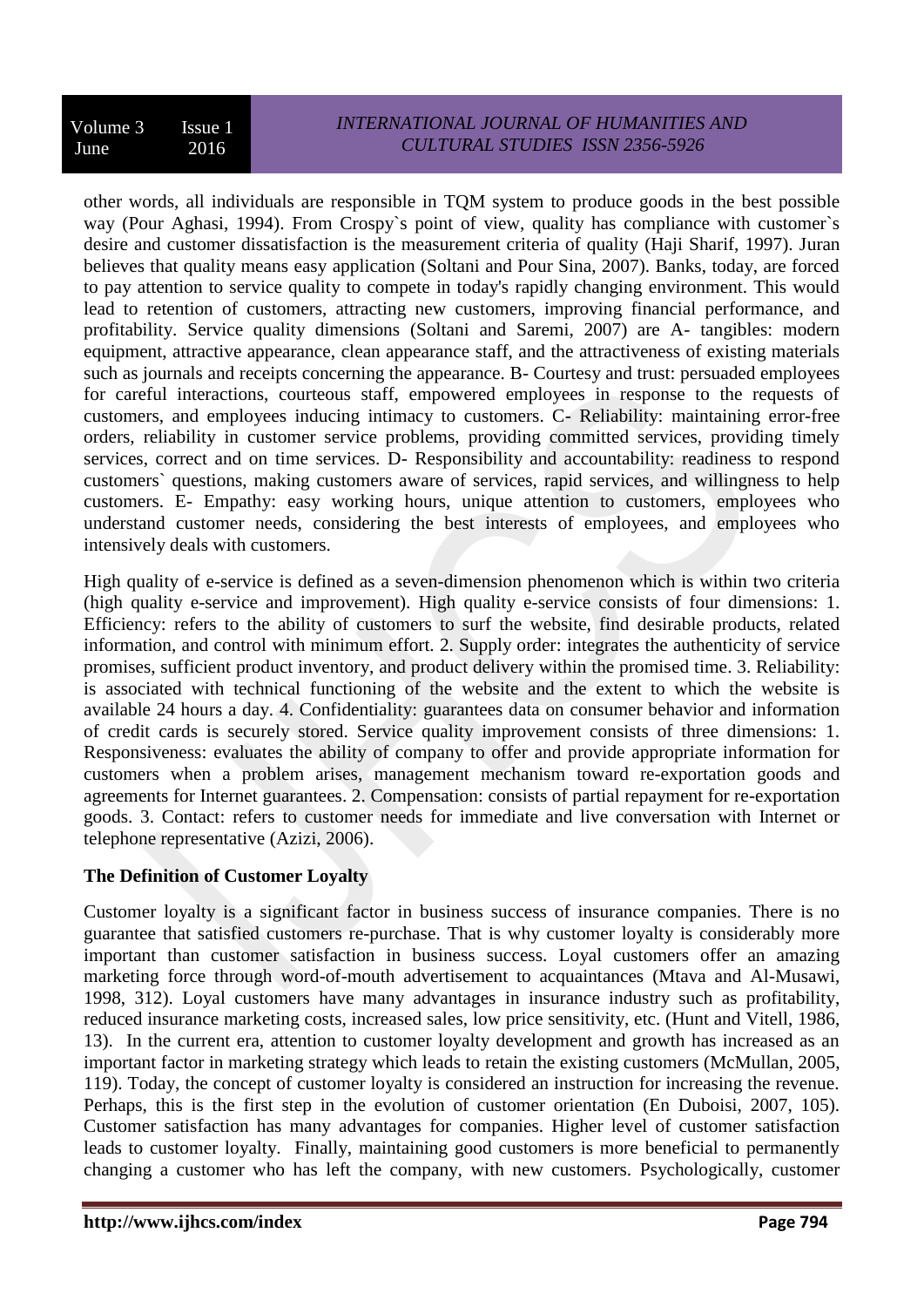satisfaction is considered a feeling obtained through the comparison of received product specifications and customer needs and social expectations (Kavousi and Saghaee, 2005, 59). Loyalty is a moderating variable between service quality and customer satisfaction and economic performance. Loyalty is an extent so that clients want to maintain a relationship with a supplier. It is resulted from the fact that to what extent the received value from a given supplier is higher than others. Loyalty occurs when customers completely feel that the organization can fully meet their needs so that competitor organizations virtually set out the set of customer considerations and only purchase from the given organization (Shoemakers and Hewis, 1999, 147). In the evolution process, marketing tries to direct the customer to maturity in loyalty. There are various equivalents for loyalty marketing such as frequency marketing, direct marketing, customer relationship management, and relationship marketing. In this regard, there is always a question: are customers really loyal? Marketing means growing customers and making them committed. In today's perspective, the art of marketing is to convert the customers into supporters. Customers might become loyal for the following reasons: 1. Customers might not have another alternative. 2. Customers might not know the difference between options so they do not change their choice. 3. They are not risk takers. 4. Directing choices is higher than the value received to go to the next choice. 5. Products and services are not distinguishable or there is a unique supplier. 6. Organizations might have loyalty plan to encourage re-purchase (Hutt and Speh, 2004, 67).

Customer loyalty can be basically divided into two types: behavioral and mental (attitudinal). Behavioral loyalty is the extent in which customers desire to maintain their relationship with a certain supplier. It is mainly rooted in the fact that to what extent customers believe the value received from a certain supplier is higher than others (Bansal and Taylor, 1999, 97). Customers have an emotional dependency to an organization, staff, goods, and services. On the other hand, a customer might not have such sense of belonging and dependency and show habitual loyalty (Sahoo, and Hvias, 2007, 135). Behavioral loyalty is repeated transactions and can be easily measured by observatory methods. Attitudinal loyalty is mainly defined as both positive effect of continuous relationships and tendency to continue committed relationships (Morgan and Hunt, 1994, 20). Strong attitudinal loyalty strengthens customers against other efforts made by others and encouragement made by others. Attitudinal loyalty is divided into three parts: 1. Cognitive loyalty: is associated with customer behavior and belief. 2. Affective loyalty: is associated with customer trust and commitment. 3. Conative loyalty: is associated with customer intention to purchase in the future (Gundlach et al., 1995, 85). To measure behavioral loyalty, researchers employ some variables such as the probability of repurchase, and likelihood of long-term brand choice (Yi Youjae, La Suna, 2004, 362). Attitudinal loyalty is, however, operated by a brand preference and affective commitment. It is therefore measured by re-purchase intention, resistance against other alternative brands, and word-of-mouth marketing (Xiaoyu Wang and Zhenquan Sha, 2008, 238). With the entry into the third millennium, many of the concepts in leading organizations have gained different meanings. Loyal customers are highly regarded. Profit rises by 25 to 85% as customer loyalty rises by 5%. This is known as *loyalty cost* (Mohammadi, 2003, 55). Traditional and commercial organizations have not taken modern methods of customer relations and gradually lose their customers. Studies show that 62% of unsuccessful organizations have not taken customer loyalty (Maghsoudi, 2003, 261). Customer loyalty began in US aviation industry by licensing the activity of Aviation Organization in 1978. Centralized control of vast aviation services was emphasized. As a result, marketing was highly regarded. In areas where markers were centralized with more competitive conditions, centralized marketing focused on customer retention through additional services and research. In 1981, airlines announced loyalty program in the form of discount for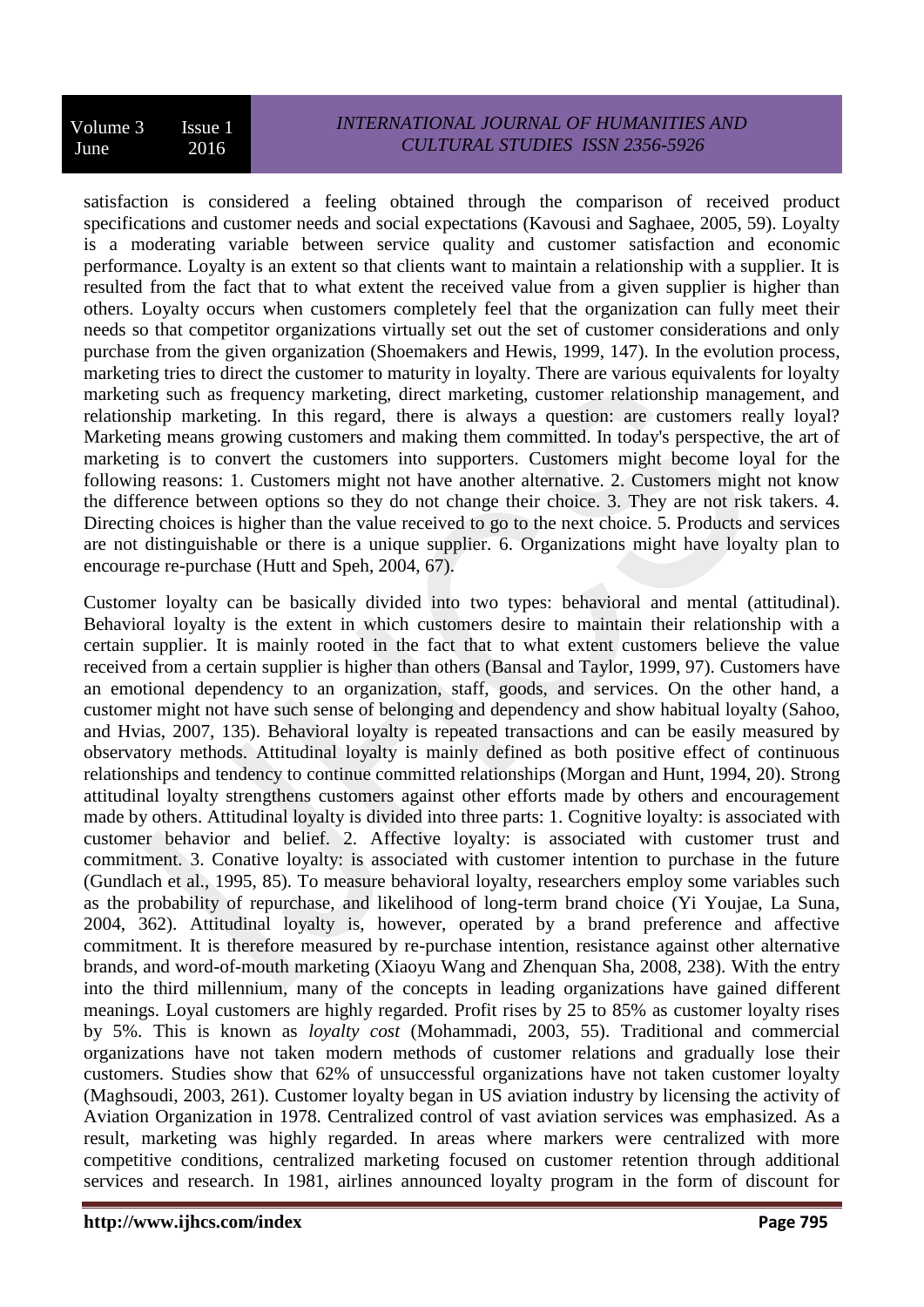passengers according to distance and luggage. In addition to loyalty programs in transportation system, other plans were offered such as hotels, rental cars, and credit cards for long distance, or frequent trips. Most companies allowed their customers to select one or more services. In distancebased loyalty programs, visa cards or supper Club card were also used in aviation industry. Loyalty programs began with right of choice to select additional services and it was gradually completed. The basis of such programs was to travel more and longer. Afterward, such programs started to be used in other industries such as restaurants, telephone services, and other companies (Dennis, 1998: 434).

## **Results**

The main result of this study is that service quality is found to have an effect on customer loyalty of Asia Insurance Co. customers. Regarding this result, some specific conclusions are as follows:

- **1.** Tangible factors of service quality are found to have a direct and significant relationship with customer loyalty. It means that increased tangible factors in services provided by Asia Insurance Co. lead to customer loyalty rise.
- **2.** Service quality reliability is found to have a direct and significant relationship with customer loyalty. It means that increased reliability in services provided by Asia Insurance Co. lead to customer loyalty rise.
- 3. Service quality responsiveness is found to have a direct and significant relationship with customer loyalty. It means that increased responsiveness in services provided by Asia Insurance Co. leads to customer loyalty rise.
- 4. Service quality trust is found to have a direct and significant relationship with customer loyalty. It means that increased trust in services provided by Asia Insurance Co. leads to customer loyalty rise.
- 5. Service quality empathy is found to have a direct and significant relationship with customer loyalty. It means that increased empathy in services provided by Asia Insurance Co. leads to customer loyalty rise.
- 6. Service quality is found to have a direct and significant relationship with customer loyalty. It means that increased service quality provided by Asia Insurance Co. leads to customer loyalty rise.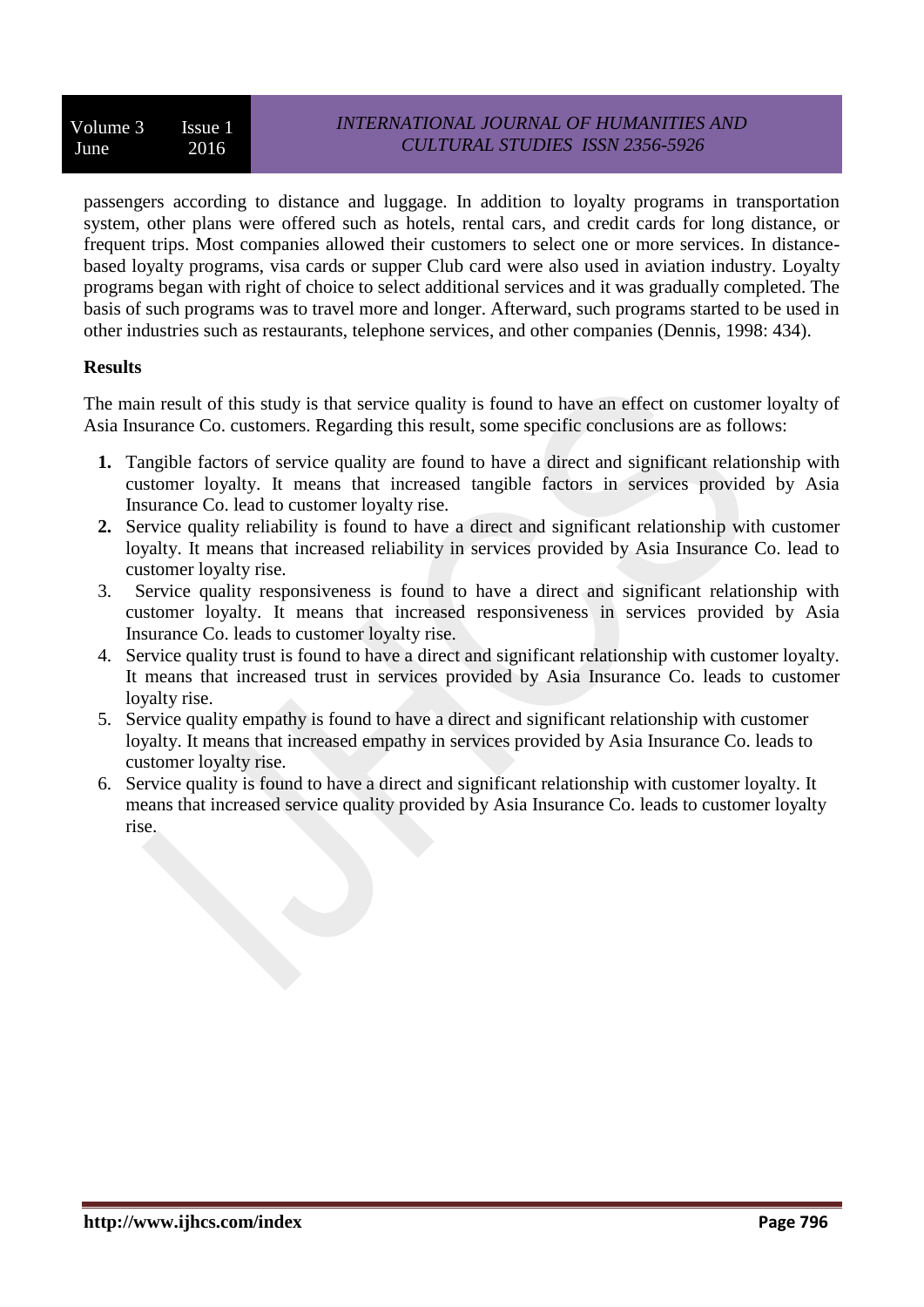#### **References**

Abdolvand, M.A.; Abdoli, K. (2008). *Effective factors in customer loyalty in customers of Tejarat bank*. Journal of Marketing Management, Period 3, No. 5.

Abdoli, M. (2010). *Evaluating the elements of brand in Tabriz Sepah Bank according to Coller model*, Management Department, Islamic Azad University, Mashahd branch, M.S. thesis of Business Management.

Ali Ahmadi, A.; Allah Yari, A. (2003). *Competitive Strategy and Innovation*, Tolid Danesh Press, Tehran.

Allameh, S.M.; Nokteh Dan, I. (2010). *The effect of service quality on customer loyalty*.Business Management, Period 2, No. 5.

Anderson, EW & Laseng, R 1997, *Service quality and customer loyalty.* Journal of Marketing, vol.58, July, pp.53-66.

Azizi, Sh. (2006). *Evaluating the e-service quality*, Monthly Journal of Tadbir, No. 168, 17<sup>th</sup> year.

Akrami, A.; Arabi, M. (2003*). The relationship between service quality received by staff and service providin*g. Quarterly Journal of Management Studies, Publications of Management Planning and Research Institute, No. 39 and 40, Tehran, pp 273-292.

Alvani, M.; Riahi, B. (2003). *Evaluation of service quality in public sector*, Iran Industrial Research Center,  $1<sup>st</sup>$  edition, Tehran.

Arestani, S.; Mir Fakhr Al-Dini, H.; Zareian, M. (2009). *Assessing the quality of banking services and setting priorities and strategies to improve using gap analysis model. Agricultural Bank, Tehran.*

Bansal, HS & Taylor, SF 1999, '*the service provider switching model (SPSM): a model of consumer switching behavior in the service industry*', Journal of Service Research, vol.2, no.2, pp.200-18.

Beerli A, Martin D, Quintana. A, (2004).*A model for customer Loyalty in the retail banking market* , European Journal of Marketing, Vol.38, No1, pp. 253-275.

Behmagham, A. (1999). *Effective factors in ISO 9000 and product and service quality improvement*, M.S. thesis, East Azerbaijan State Management Training Center.

Bienstock,c.c.De Moranville, C. W., and Smith(2003),"*Organizational Citizenship Behavior and Service Quality*", Journal of Service Marketing,vol.17, No 4, pp. 224.

Boonajesevoe B, 2005, "*Relationship Marketing: Loyalty Intentions in new era of Thai bank marketing*, Nova South stern University.

Buttle, F. (1995). *SERVQUAL: Review, Critique, Research Agenda*. European Journal of Marketing, 30, 8-32.

Bout, Kebeki, R. (2001). *Beyond customer satisfaction to customer loyalty*. Translation by Mahdavi.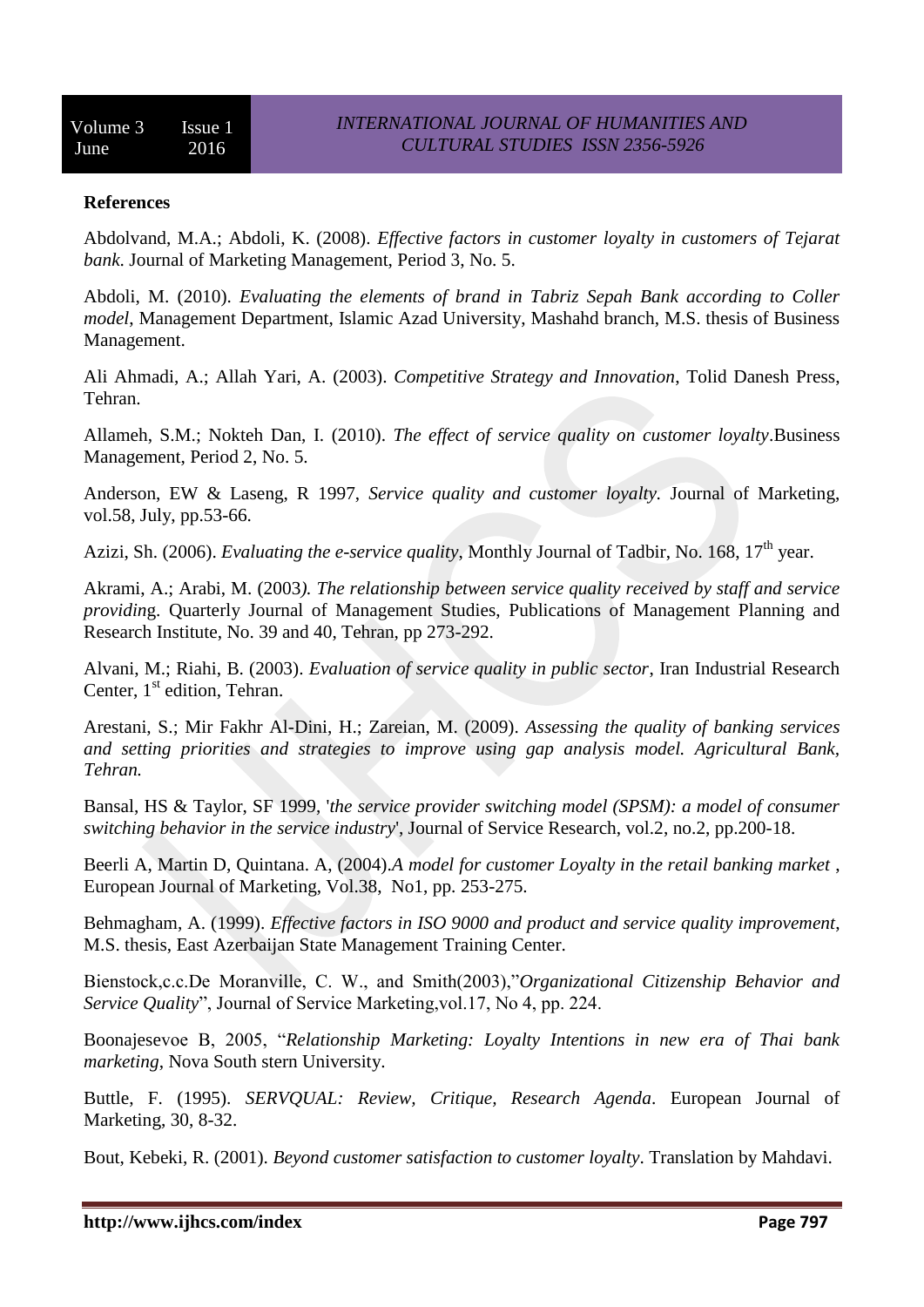Chasten, I 1999, *New marketing strategies: evolving flexible process to fit market*, Response, New Delhi, p. 123.

Clottey, T.A., Collier, D.A., and Stodnick, M., (2008), *Drivers of customer loyalty in a retail store environment*, Journal of Service Science, Vol.1, No.1, pp. 35-48.

Cotler, Ph. (2003). Marketing Management: Analysis, Planning, Implementation, and Control. Bahman Forouzandeh, Atropat Press, Tehran, 4th edition .

Cotler, Ph.; Armstrong, G. (2000). Marketing Principles, Translated by Bahman Forouzandeh, 6th edition, Tehran: Amoukhteh Press.

Criag, Douglas H.(2000) "*Is customer loyalty a pernicious myth*". New York.

Crosby, Ph., (2004), *" Quality without Tears: The Art of Hasher Free Management*" Mc Grow Hill, New York.

Dennise L.Duffy, (1995), "*Customer loyalty strategies*" Journal of consumer marketing, Vol. 15, No 5, PP 434-448.

Dubisi, N. O. (2007). *Relationship marketing and customer loyalty*, Marketing Intelligence & Planning, Vol. 25, No. 1, pp. 98-106.

Dubisi, O. N and Wah, C. K. (2005), *Factorial and discriminant analyses of the underpinning of relationship marketing and customer satisfaction*, International Journal of Bank Marketing, Vol. 23, No 7,p: 646.

Dubisi, NO 2007, *Relationship marketing and customer loyalty*, Marketing Intelligence & Planning, vol. 25, no. 1, pp.98-106.

Flynn, Jacquueline, (1997), *the Odyssey of a Customer Inquiry*, Journal of Management Review, [MRV], Vol., 86, PP. 62-75.

Forouzandeh, S. (2009). *The role of communication and trust in customer loyalty using ECSL model in Iran National Bank*. M.S. thesis, Faculty of Humanities, University of Trabiat Modares.

Gee, R, Coates, G, & Nicholson, M 2008, Understanding and profitably managing customer loyalty, Marketing Intelligence & Planning, vol. 26, no. 4, pp.59-374.

Ghobadian Abby and et al., *Service Quality Concepts and Models*, International Journal of Quality & Reliability Management, Vol. 11, no 9, 1994.

Gronroos, Christian (2001), John Wileg & Sons, Ltd.

Gundlach, G, Achrol, R & Mentzer, J 1995, *the structure of commitment in exchange*, Journal of marketing, vol. 59. no.1, pp.78-92.

Guenzi, L & Peloni, S 2004, *Satisfactory and loyalty*, Journal of Applied Psychology.

Hafez Nia, M.R. (1999). *An introduction to research method in humanities*, Samt Press, Tehran.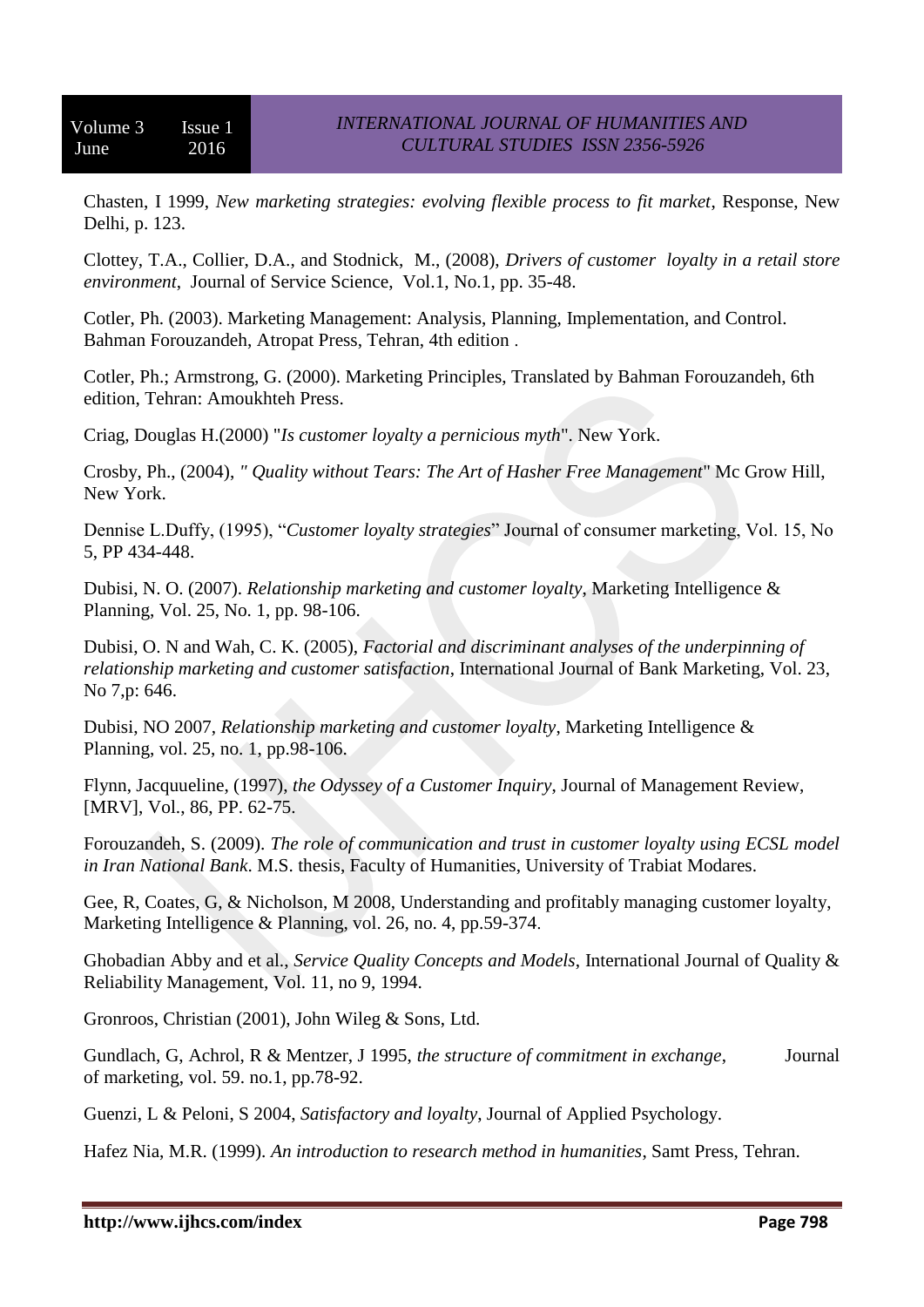Haji Sharif, M. (1997). *TQM design*, Abyek Cement Training center.

Hamidi Zadeh, M.R. and Ghamkhari, S.M. (2008). *Determining the level of customer loyalty using Fast Responding Organization model (FRO),* Journal of Management Research, No. 2, pp 61-82.

Hamidi Zadeh, M.R. (2000). Systematic Approach to analyze consumer behavior, Journal of Tadbir, Tehran: No. 110, December.

Hayes, Jenny& Frances, Dradge, (1998), *Managing Customer Service*, USA, Gower.

Hunt, SD & Vitell, SJ 1986, *a general theory of marketing ethics*, Journal of Micromarketing, vol. 6, pp. 5-16.

Hutt, M.D. &T.W. Speh (2004); *Business Marketing Management*, New York: South-western, Inc.

Husseini, M.H. et al. (2010). *Evaluation of service quality and its relationship with customer satisfaction.* Business studies, No. 42, August 2010.

Jennifer Rowley (2000), Jillian Dawes; *Disloyalty: A closer look at Non-loyal*. Journal of consumer marketing". 17/6, P32.

James, A.; Phitz, S.; Monaji(2003). *Service Management strategy, operations and information technology.* Translated by Arabi, M. and Ozadi, D. 2nd Volume, Publications Office of Cultural Research, Theran.

Javadin, S.R. et al. (2010). *A model to evaluate service quality on customer loyalty of sporting services.* Quarterly Journal of Olympics,  $18<sup>th</sup>$  year, No. 4, winter 2010.

Johneston, Robert. *Identifying the Critical Determinants of Service Quality In Retail Banking: Importance and Effect*, International Journal of Bank Marketing, vol.10, No. 1, 1999.

Kandampully, J & Suhartanto, D 2006, *Customer loyalty in the hotel\_ industry: the role customer satisfaction and Image*, International Journal of Contemporary Hospi Management, vol. 12, pp. 346- 51.

Kandampully, J. Menguc, B., (2004), *Managerial Practices to Sustain Service Quality: an Empirical Investigation of New Zealand Service Firms*, Marketing Intelligence Planning, Vol. 78, PP. 175-184.

Kavousi, M.R.; Saghaee, A. (2005). *Methods to measure customer satisfaction*. Sabzan Press, 2nd edition.

Lamee, A. (2003). *TOM: Principles, Application, and Lessons from an Experience*. 1<sup>st</sup> edition, Teb Novin.

Larson S, Susanna H, 2004, *managing customer loyalty in the automobile industry*, Department of Business Administration and Social Sciences.

Lavlak, Christopher; Wright, McLaren. (2002). *Principles of marketing and service.* Translation by Tajzadeh A. Namin. Publications of Islamic Culture and Guidance Ministry.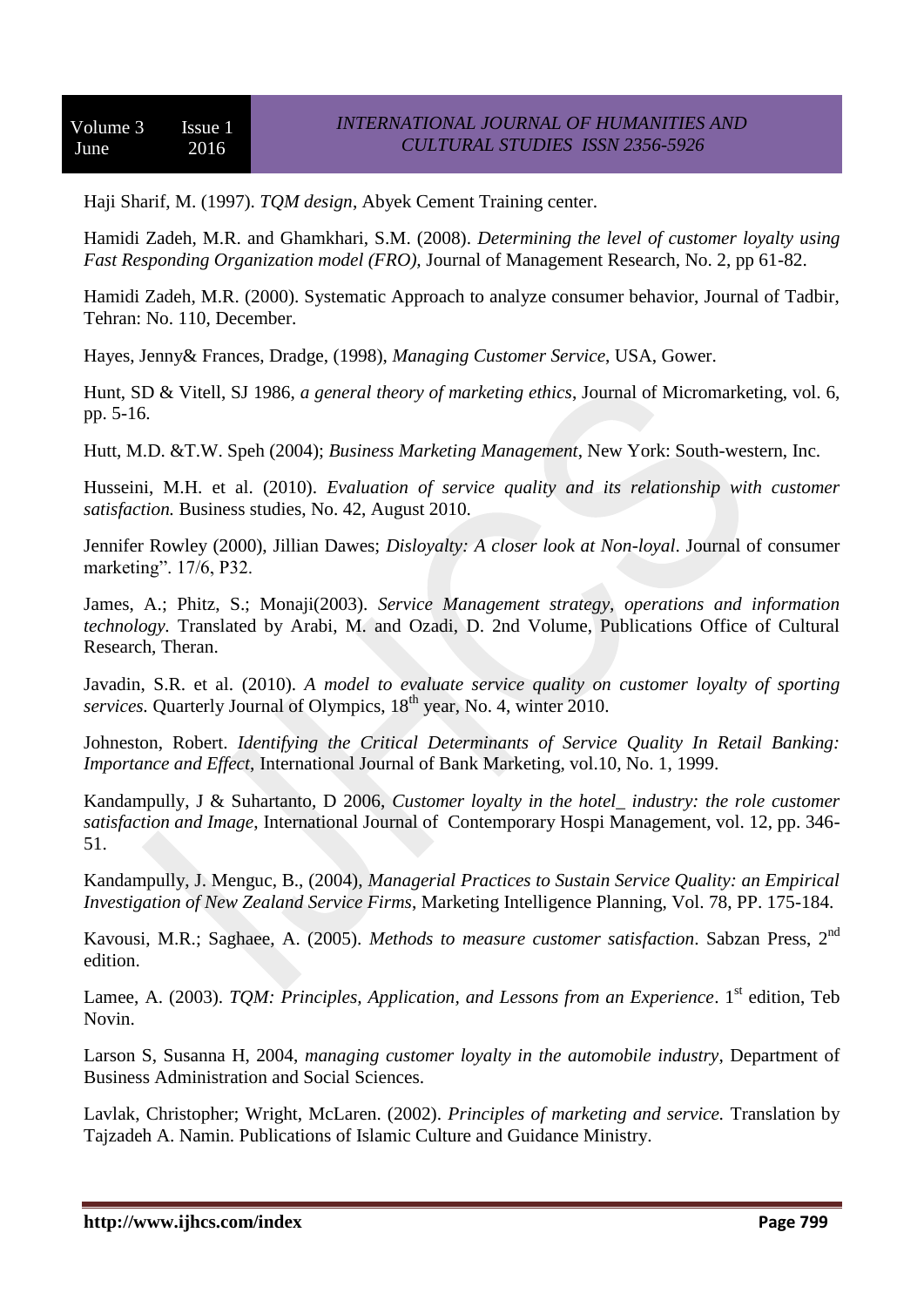Lawlaock, Ch. (2003). *Marketing Principles and Services*. Tajzadeh Namin, A. Samt Press, Tehran, 1<sup>st</sup> edition.

McMullan, R., Gilmore, A., (2008), *Customer loyalty: "an empirical study*. European Journal of Marketing ", Vol. 42 Iss:  $9/10$ , pp.1084 – 1094.

McMullan, R & Gilmore, A 2008, *Customer loyalty: an empirical study*, European Journal of Marketing, vol. 42, no. 9/10, pp.1084-94.

Maghsoudi, M.H. (2003). *The relationship between customer satisfaction and efficiency and effectiveness of processes.* Tehran: Collection of Quality Management Articles.

Metawa, SA & Al-Mossawi, M 1998, *banking behavior of Islamic Bank customers: perspectives and implications*, International Journal of Banking, vol. 16, pp. 299-313.

Moghimi, M.; Hafizi, R. (2009). *The relationship between performance management and service quality*. Tehran.

Mohammadi, E. (2003). *Customer Orientation and Client Tribute Program*. Rasa Cultural services, Tehran.

Molavi, Z. (2009). *The relationship between e-service quality and e-satisfaction in Central branch of Agricultural Bank, Tabriz*, M.S. thesis, Islamic Azad University, Bonab branch.

Morgan, R & Hunt, S 1994, *The commitment-trust theory of relationship marketing*, Journal of Marketing, vol. 58. No.3, p.20

Motradi, M. et al. (2011). *Customer Loyalty Model in Insurance Industry*. Insurance studies, 26<sup>th</sup> year, No. 1.

Muzahid akbar. M, and Parvez, N, 2009. *Impact of quality, trust and customer satisfaction on customer loyalty*, ABAC Journal vo.129, no.1, pp.24-38.

Nematian, H.R. (2003). *Quality Gaps in banking services*. Tadbir, No. 142, 14<sup>th</sup> year.

Nouri, H. (2000). *Modern discussions in Production and Operation Management*. Translated by Davari, D., Industrial Management Organization, Tehran.

Osman, H, Hemmington, N & Bowie, D 2009, *A transactional approach to customer loyalty in the hotel industry*, International Journal of Contemporary Hospitality Management, vol. 21, no. 3, pp. 239-50.

Palmer, A 2005, *Principles of service marketing*, McGraw Hill, Great Britain, 3rd.

Palmer, Adrian and Cathrine Cole (1995*), Service Marketing: Principles and Practice*. New Jersey: Engliwood cliffs.

Parasuraman, A., Zeithaml, V.A. and Berry, L.L, *SERVQUAL: a Multiple-item Scale for Measuring Consumer Perceptions of Service Quality*, Journal of Retailing, Vol. 64, No. 1,pp. 12-40, 1988.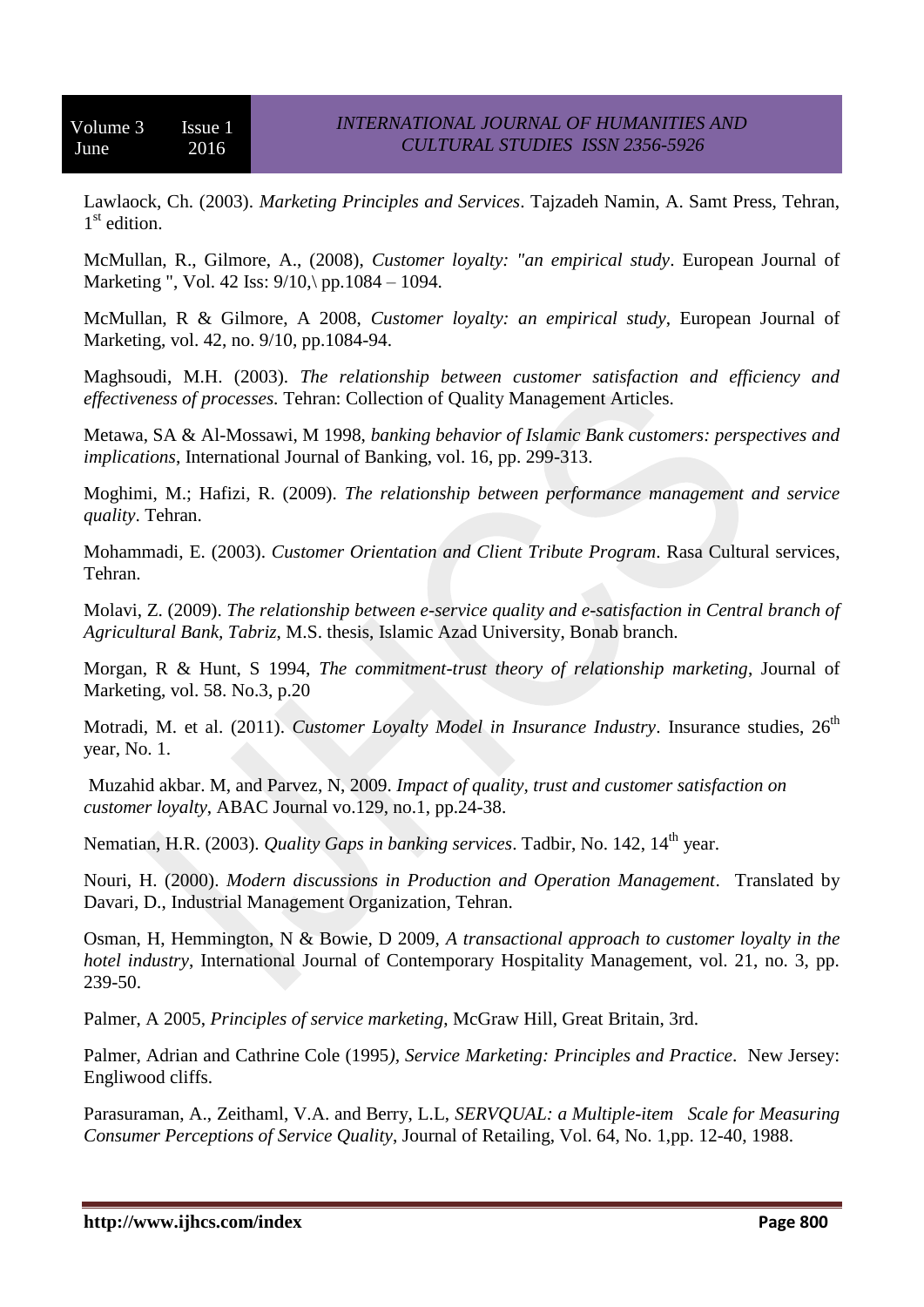Parasuraman, A., Zeithaml, V.A. and Berry, L.L.*A Conceptual Model of Service Quality and Its Implications for Future Research*, Journal of Marketing, Vol. 4, No. 4, pp. 41-50, 1985.

Phitz, S.; James, A. (2003). Service management, Information Strategy, Operation and technology. Translated by Arabi, M. and Izadi, D. 1st edition, Tehran: Office of Cultural Studies.

Pour Aghasi, H. (1994). *Modern View Points in Productivity*, Journal of Management, No. 13.

Ranaweera, C & Prabhu, J 2003, *On the relative importance of customer satisfaction and trust as determinants of customer retention and positive word-of-mouth*, Journal of Targeted, Measurement and Analysis for Marketing,vol.12, no.1, pp.82-9.

Ranjbarian, B. (2009). *Relationship marketing, an approach to improve customer satisfaction*, Journal of Administrative Management, 9<sup>th</sup> year, No. 2.

Richard Fredrick, F. (2001). *Leadership toward Loyalty*, Translation by Rezaee Nejad. Management Excerptions,  $2<sup>nd</sup>$  year, No. 12.

Ross, I. Juwaheer, A. (2004), *Service Quality and Store Performance: Some Evidence from Greece*, Journal of Management Service Quality, Vol. 5, PP. 24-50.

Rousta, A.; Venus, D.; Ebrahimi, A. (1996). *Marketing Management*, Samt Press, 1<sup>st</sup> edition, Tehran.

Rouzbehan, M. (2009). *Principles of Economic Development*, Taban Press, 13<sup>th</sup> edition.

Rust, R., Zaharik, A, (1993), *Customer Satisfaction, Customer Retention and Market Share*, Journal of Retailing, Vol. 69, PP. 193-215.

Sahoo, Debajani, Hvias, Preeta. (2007). *Loyalty Programmer Applications in Indian*. Journal of Service Industry. W.P. No.2007-07-11 July 2007,pp:116-147.

Sasser, We., (1978), *Management of Service Operation.* Ally and Bacon, Boston, MA.

Seyed Javadin, R.; Almasi, M. (2003). Evaluation of service quality in Social Security Organization (SSO) from the perspective of staff. Quarterly Journal of Management Culture, 1st year, No. 3, Qom Branch Press of Tehran University, pp 69-93.

Seyed Javadin, R.; and Keimasi, M. (2005). Service quality management, 1st edition, Negah Danesh Press, Tehran.

Seyed Javadin, S.r. (2008). Measures of competence. retrieved from www.seyedjavadein.com/seminar/360.doc

Seyed Javadin, S.R.; Amini, A.; Amini, Z. (2010). The effect of brand on industrial customer loyalty. Quarterly Journal of Business Management Viewpoint. No. 3(36), pp 57-73 .

Sharifi, H., and Zhang, Z., 1999. *A methodology for achieving agility in manufacturing organizations: An introduction*, Int. J. Production Economics, Vol. 62, pp. 7-22.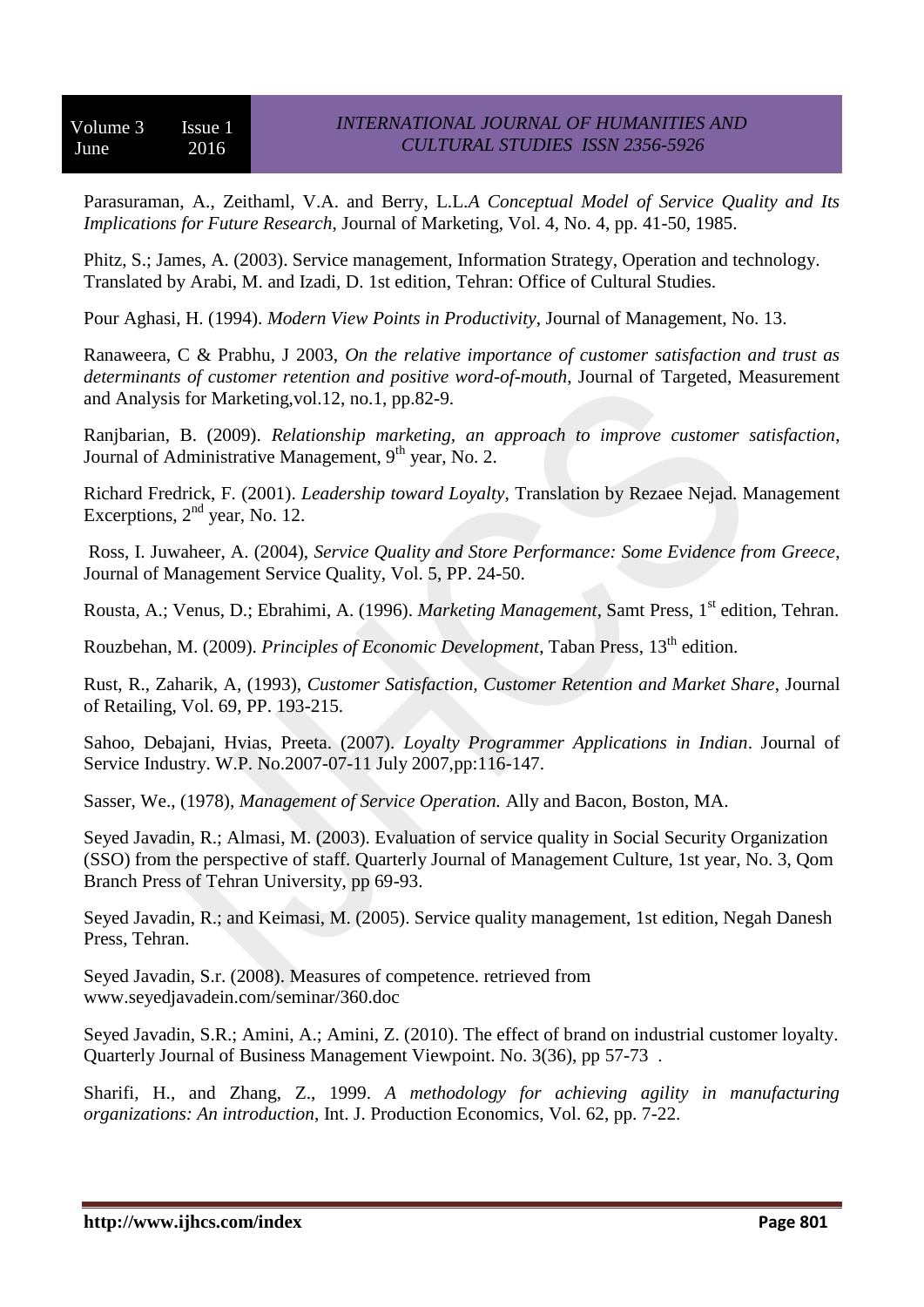Sharifi, H.& Z.zhang, (1999), *A methodology for achieving agility in manufacturing organization: An introduction*, International Journal of production Economics, Volume 62, Issue 1-2, 20 may, pages 7-22.

Shoemakers, G & Hewis, RC 1999, *Customer loyalty: the future of hospitality marketing*, Journal of Hospitality Management, vol. 18, no. 4, pp. 345-70.

Soderlund, M 2006, *Measuring customer loyalty with multisite scales: a case for caution*, International Journal of Service Industry Management, vol. 17, no. 1, pp. 76-98.

Soltani, I.; Pour SIna, M. (2007). Easy Total Management Implementation. Arkan Danesh Prss, 1<sup>st</sup> edition, Isfahan.

Soltani, I.; Saremi, B. (2007). A review on service quality technique, Journal of Tadbir, No. 184, 18<sup>th</sup> year.

Stafford, MR, Stafford, T & Wells, B 1998, *Determinants of service quality and satisfaction in the auto casualty claim process*, Journal of Service Marketing, vol.12, no. 6, pp.426- 40.

Suna, La; Youjae, Yi, (2004), *What Influences the Relationship between Customer Satisfaction and Repurchase Intention? Investigating the Effects of Adjusted Expectations and Customer Loyalty*, Psychology & Marketing, vol.21, pp:351-353.

Taylor, F 2005*, Building brand loyalty and commitment*, The Journal of Brand Management, vol.1, pp.337-47.22.

Taylor, S. A., Celuch, K., and Goodwin, S. (2004), *the Importance of Brand Equity to Customer Loyalty*, Journal of Product & Brand Management, 13(4), 217-227.

Temporal, P. (2003). *Brands in Asia*, Translated by Goharian, M.E., Tehran: Amir Kabir.

Tatari, S. (2004). *Service quality improvement in Flights of Airline of the Islamic Republic of Iran(A survey on service quality model).* M.S. thesis, Industrial Management.

Tsoukatos, E & Graham KR 2006, *Path analysis of perceived service quality, satisfaction and loyalty in Greek insurance*, Emerald Group Publishing Limited, vol.16, no.5, pp.501-19.

Tsoukatos, E, and Graham K. Rand. (2006). *Path analysis of perceived service quality, satisfaction and loyalty in Greek insurance*, Emerald Group Publishing Limited,Vol.16. No.5. pp.501-519. vol.39,no.6, pp.405-8.

 Valarie, A. Zeithaml, Leonard, L. Berry and A. Parasurman, (1998), *Communication and Control Processes in Delivery of Service Quality*, Journal of Marketing, PP. 35-38, April.

Vargas, S. l., Lusch, RF., (2004), *the Four Service Marketing Myths- Remnants of a Goods- Based Manufacturing Model,* Journal of Service Research, Vol. 6, PP. 324-335.

Wang, Cheng Lu. (2004). "*Guanxi vs. the relationship marketing: exploring underlying differences*, Journal of Industrial Marketing Management, 36, 81- 86.